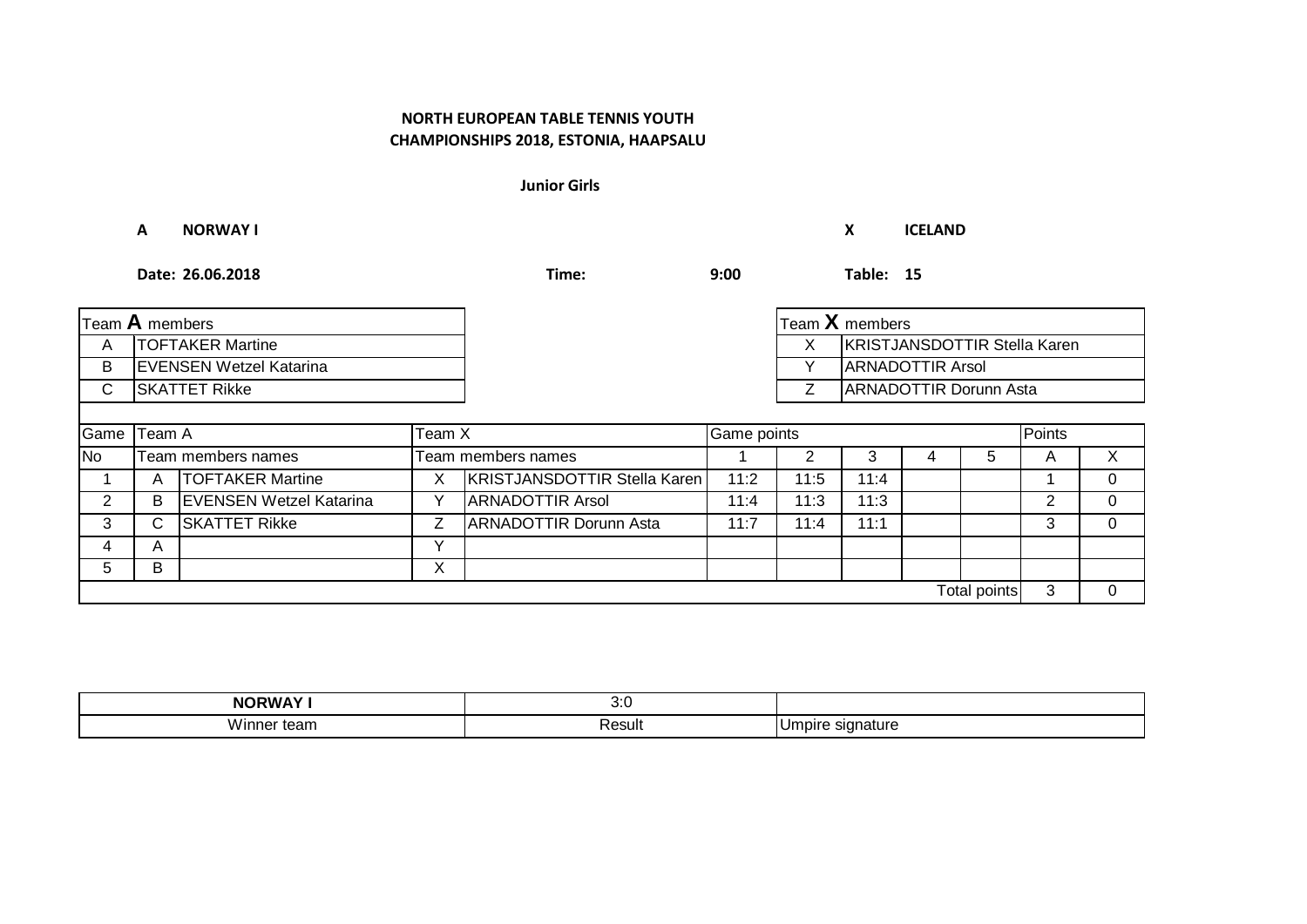**Junior Girls**

**A FINLAND X ESTONIA II Date: 26.06.2018 Time: 9:00 Table: 16** A X ERIKSSON Sofie JAANIMÄGI Sirli B Y TITIEVSKAJA Aleksandra SALUMAA Ketrin C Z HELJALA Anni MILLERT Hille Game No 1 2 3 4 5 A X Team members names Team members names 1 | A |ERIKSSON Sofie | X |JAANIMÄGI Sirli | 11:9 | 11:7 | 11:9 | | | 1 | 0 Team A Team X Game points Points Team **A** members

**ERIKSSON Sofie** 

| <b>AND</b><br>FINL<br>. . | ,,,<br>$\mathsf{v}.\mathsf{v}$ |     |
|---------------------------|--------------------------------|-----|
| <br>VVINNE.<br>.<br>164H  | Result                         | . . |

2 | B |TITIEVSKAJA Aleksandra | Y |SALUMAA Ketrin | 2:11 | 8:11 | 11:8 | 9:11 | | 1 | 1 3 C |HELJALA Anni | Z |MILLERT Hille | 9:11 | 11:5 | 11:7 | 9:11 | 11:8 | 2 | 1 4 ERIKSSON Sofie Y 7:11 7:11 11:7 11:13 2 2 5 | B |TITIEVSKAJA Aleksandra | X |JAANIMÄGI Sirli | 11:13 | 12:10 | 11:5 | 12:14 | 11:9 | 3 | 2

| Геат ${\mathsf X}$ members |
|----------------------------|
| JAANIMÄGI Sirli            |
| <b>SALUMAA Ketrin</b>      |
| IMILLERT Hille             |

Total points

3 2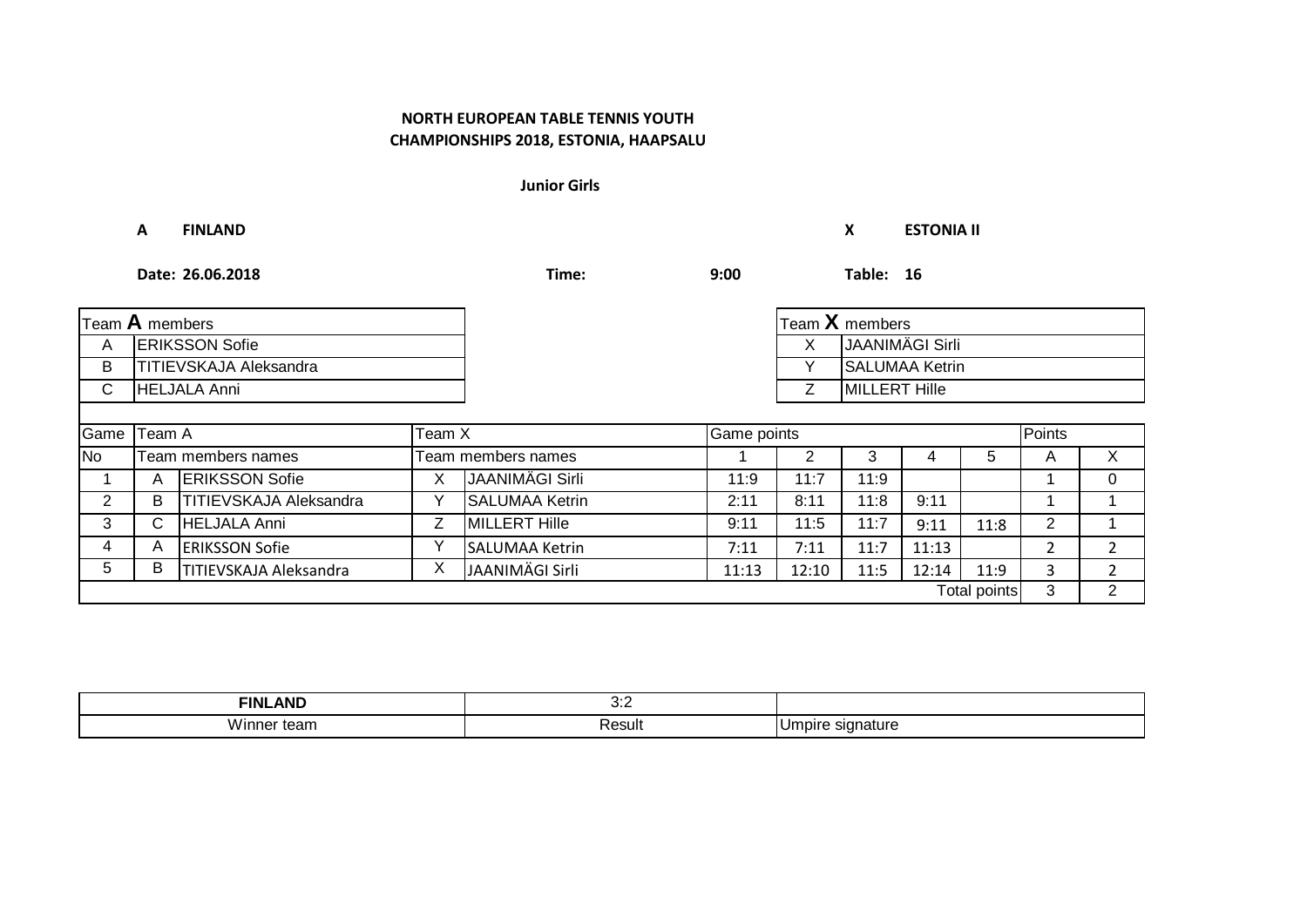**Junior Girls**

#### **A NORWAY II X ESTONIA I**

**Date: 26.06.2018 Time: 9:00 Table: 17**

| Team $A$ members |                            |                            |              |                                        |       |                         | Team X members          |       |              |  |   |
|------------------|----------------------------|----------------------------|--------------|----------------------------------------|-------|-------------------------|-------------------------|-------|--------------|--|---|
| A                |                            | SJOHOLT Sunniva            |              |                                        |       | X                       | JAGNENKOVA Alina        |       |              |  |   |
| B                | <b>KALVATN Anne Sophie</b> |                            |              |                                        | Y     | <b>GRIGORJAN Karina</b> |                         |       |              |  |   |
| $\mathsf{C}$     | <b>LANGE Lisa</b>          |                            |              |                                        |       | Ζ                       | <b>GEROISKAJA Sofia</b> |       |              |  |   |
|                  |                            |                            |              |                                        |       |                         |                         |       |              |  |   |
| Game             | Team A<br>Team X           |                            |              | Points<br>Game points                  |       |                         |                         |       |              |  |   |
| <b>No</b>        |                            | Team members names         |              | 2<br>3<br>5<br>Team members names<br>4 |       |                         | A                       | X     |              |  |   |
|                  | A                          | SJOHOLT Sunniva            | X            | JAGNENKOVA Alina                       | 9:11  | 8:11                    | 11:5                    | 13:11 | 12:10        |  | 0 |
| 2                | B                          | <b>KALVATN Anne Sophie</b> | v            | <b>GRIGORJAN Karina</b>                | 1:6   | 8:11                    | 11:9                    | 9:11  | 6:11         |  |   |
| 3                | C.                         | <b>LANGE Lisa</b>          | Z            | <b>GEROISKAJA Sofia</b>                | 12:10 | 11:8                    | 5:11                    | 10:12 | 9:11         |  | 2 |
| 4                | A                          | <b>SJOHOLT Sunniva</b>     | $\checkmark$ | <b>GRIGORJAN Karina</b>                | 4:11  | 8:11                    | 9:11                    |       |              |  | 3 |
| 5                | B                          |                            | X            |                                        |       |                         |                         |       |              |  |   |
|                  |                            |                            |              |                                        |       |                         |                         |       | Total points |  | 3 |

| _______<br>JNIA         | ъ.,<br>$\cup$ . $\vdots$ |                |
|-------------------------|--------------------------|----------------|
| .<br>W.<br>юı<br>leall. | <b>Result</b>            | noir<br>mature |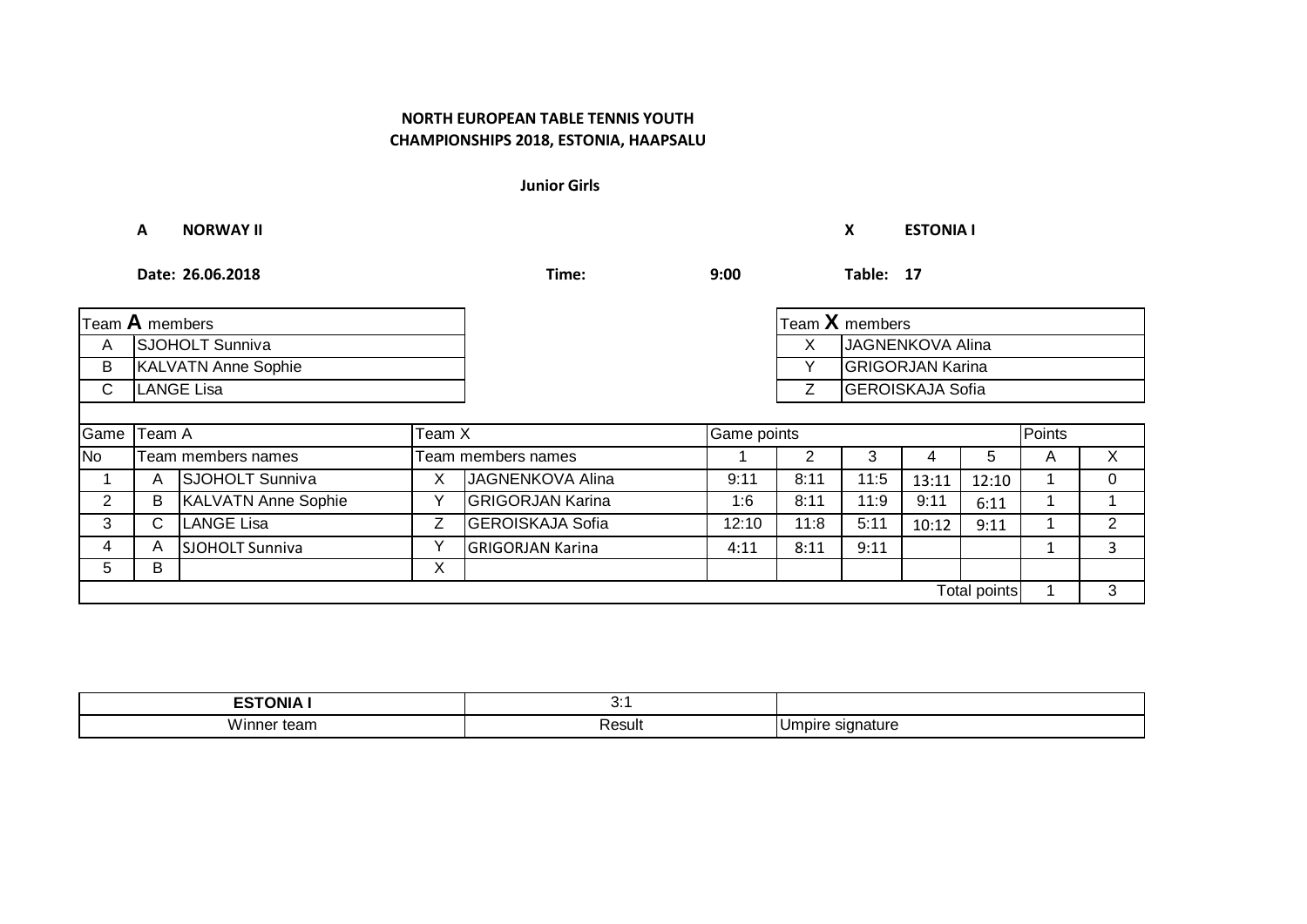**Junior Girls**

#### **A NORWAY I X ESTONIA II**

**Date: 26.06.2018 Time: 11:00 Table: 15**

| Team A members           |                                |                                |             |                        |       |                      | Team $X$ members       |                       |              |   |          |
|--------------------------|--------------------------------|--------------------------------|-------------|------------------------|-------|----------------------|------------------------|-----------------------|--------------|---|----------|
| A                        | <b>SKATTET Rikke</b>           |                                |             |                        |       | x                    | <b>JAANIMÄGI Sirli</b> |                       |              |   |          |
| B                        | <b>EVENSEN Wetzel Katarina</b> |                                |             |                        | Υ     |                      |                        | <b>SALUMAA Ketrin</b> |              |   |          |
| $\mathsf{C}$             | <b>TOFTAKER Martine</b>        |                                |             |                        | Z     | <b>MILLERT Hille</b> |                        |                       |              |   |          |
|                          |                                |                                |             |                        |       |                      |                        |                       |              |   |          |
| Game<br>Team A<br>Team X |                                |                                | Game points |                        |       |                      |                        | Points                |              |   |          |
| No                       |                                | Team members names             |             | Team members names     |       |                      |                        |                       | 5            | A | X        |
|                          | A                              | <b>SKATTET Rikke</b>           | X.          | <b>JAANIMÄGI Sirli</b> | 11:3  | 11:4                 | 11:1                   |                       |              |   | $\Omega$ |
| 2                        | B                              | <b>EVENSEN Wetzel Katarina</b> |             | <b>SALUMAA Ketrin</b>  | 11:5  | 12:10                | 11:6                   |                       |              | 2 | 0        |
| 3                        | C.                             | <b>TOFTAKER Martine</b>        | Z.          | <b>MILLERT Hille</b>   | 12:10 | 11:8                 | 11:5                   |                       |              | 3 | $\Omega$ |
| 4                        | A                              |                                | v           |                        |       |                      |                        |                       |              |   |          |
| 5                        | B                              |                                | v<br>⌒      |                        |       |                      |                        |                       |              |   |          |
|                          |                                |                                |             |                        |       |                      |                        |                       | Total points | 3 | $\Omega$ |

| <b>NOI</b>                  | ,,,<br>v.v  |                    |
|-----------------------------|-------------|--------------------|
| <br>VV II.<br>∵tean.<br>. . | Result<br>. | `ature<br>11 J I I |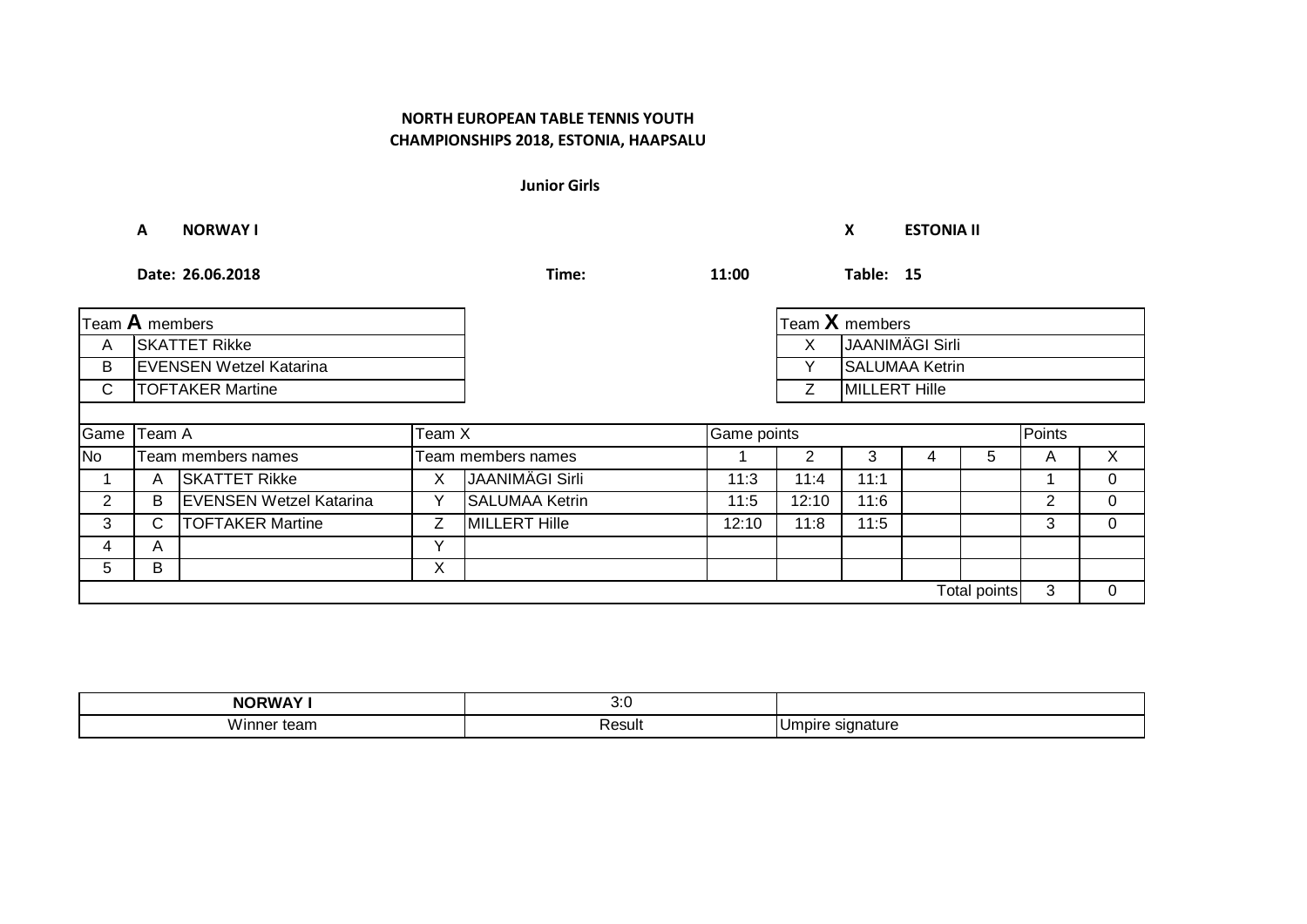**Junior Girls**

### **A ICELAND X NORWAY II**

**Date: 26.06.2018 Time: 11:00 Table: 16**

| Team A members |                               |                               |              |                            |      |                            | Team $X$ members  |   |              |             |                |
|----------------|-------------------------------|-------------------------------|--------------|----------------------------|------|----------------------------|-------------------|---|--------------|-------------|----------------|
| A              | <b>ARNADOTTIR Dorunn Asta</b> |                               |              |                            |      | X                          | SJOHOLT Sunniva   |   |              |             |                |
| B              |                               | <b>ARNADOTTIR Arsol</b>       |              |                            |      | <b>KALVATN Anne Sophie</b> |                   |   |              |             |                |
| $\mathsf{C}$   | <b>IVARSDOTTIR Lara</b>       |                               |              |                            |      | Ζ                          | <b>LANGE Lisa</b> |   |              |             |                |
|                |                               |                               |              |                            |      |                            |                   |   |              |             |                |
| Game           | Team A<br>Team X              |                               |              | Game points                |      |                            |                   |   | Points       |             |                |
| $\overline{N}$ |                               | Team members names            |              | Team members names<br>5    |      |                            | A                 | X |              |             |                |
|                | A                             | <b>ARNADOTTIR Dorunn Asta</b> | X            | SJOHOLT Sunniva            | 4:11 | 1:11                       | 5:11              |   |              | $\Omega$    |                |
| $\overline{2}$ | B                             | <b>ARNADOTTIR Arsol</b>       | v            | <b>KALVATN Anne Sophie</b> | 5:11 | 4:11                       | 4:11              |   |              | 0           | $\overline{2}$ |
| 3              | С                             | <b>IVARSDOTTIR Lara</b>       | Z            | <b>LANGE Lisa</b>          | 5:11 | 6:11                       | 8:11              |   |              | 0           | 3              |
| 4              | A                             |                               | $\checkmark$ |                            |      |                            |                   |   |              |             |                |
| 5              | В                             |                               | X            |                            |      |                            |                   |   |              |             |                |
|                |                               |                               |              |                            |      |                            |                   |   | Total points | $\mathbf 0$ | 3              |

| -----<br><b>NIOI</b><br>пм. | $\mathbf{z}$<br>v.v |       |
|-----------------------------|---------------------|-------|
| <br>W.<br>τeam<br>161       | ٬ …<br>า∪cจนเ       | าatur |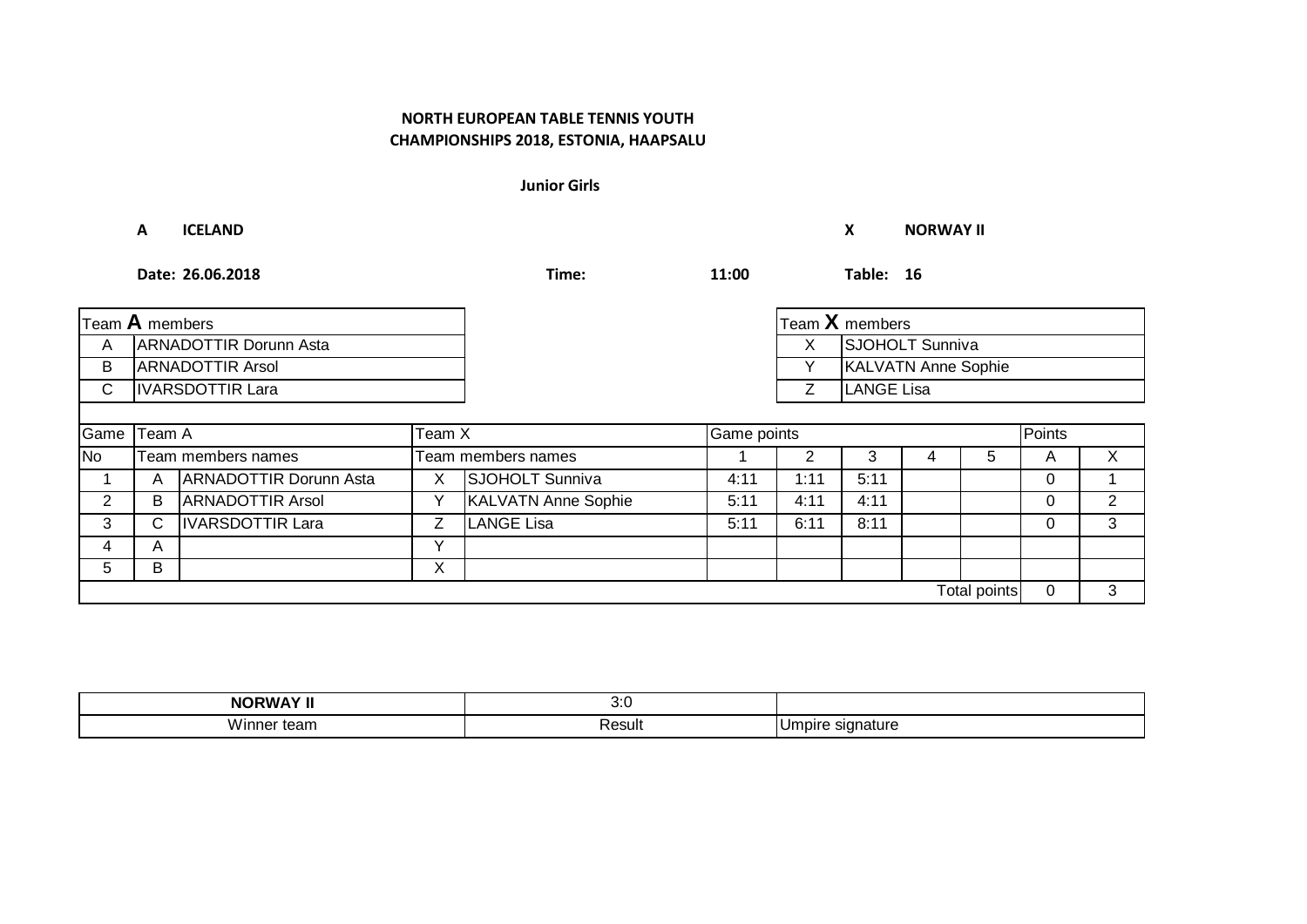**Junior Girls**

### **A FINLAND X ESTONIA I**

**Date: 26.06.2018 Time: 11:00 Table: 17**

|                          | Team $X$ members<br>Team $A$ members |                        |                   |                         |        |             |                         |       |              |                  |                |  |  |  |
|--------------------------|--------------------------------------|------------------------|-------------------|-------------------------|--------|-------------|-------------------------|-------|--------------|------------------|----------------|--|--|--|
| A                        | <b>ERIKSSON Sofie</b>                |                        |                   |                         |        |             |                         |       | X.           | JAGNENKOVA Alina |                |  |  |  |
| B                        |                                      | <b>HELJALA Anni</b>    |                   |                         |        | $\check{ }$ | <b>GRIGORJAN Karina</b> |       |              |                  |                |  |  |  |
| С                        | <b>TITIEVSKAJA Aleksandra</b>        |                        |                   |                         |        |             | <b>GEROISKAJA Sofia</b> |       |              |                  |                |  |  |  |
|                          |                                      |                        |                   |                         |        |             |                         |       |              |                  |                |  |  |  |
| Game<br>Team A<br>Team X |                                      |                        |                   | Game points             | Points |             |                         |       |              |                  |                |  |  |  |
| <b>No</b>                |                                      | Team members names     |                   | Team members names      |        | 2           | 3                       | 4     | 5            | A                | X.             |  |  |  |
|                          | A                                    | <b>ERIKSSON Sofie</b>  | х                 | JAGNENKOVA Alina        | 3:11   | 5:11        | 12:14                   |       |              | $\Omega$         |                |  |  |  |
| 2                        | B                                    | <b>HELJALA Anni</b>    |                   | <b>GRIGORJAN Karina</b> | 2:11   | 6:11        | 6:11                    |       |              | 0                | $\overline{2}$ |  |  |  |
| 3                        | С                                    | TITIEVSKAJA Aleksandra | Z                 | <b>GEROISKAJA Sofia</b> | 12:10  | 6:11        | 11:13                   | 10:12 |              | $\Omega$         | 3              |  |  |  |
| 4                        | A                                    |                        |                   |                         |        |             |                         |       |              |                  |                |  |  |  |
| 5                        | в                                    |                        | $\checkmark$<br>∧ |                         |        |             |                         |       |              |                  |                |  |  |  |
|                          |                                      |                        |                   |                         |        |             |                         |       | Total points | 0                | 3              |  |  |  |

| -------<br>__<br>7NI Z | ,,,<br>$\cup$ . $\cup$ |                            |
|------------------------|------------------------|----------------------------|
| .<br>'Vinne.<br>lgall  | ⊀esult                 | ature<br>51 (<br>,,,,<br>ີ |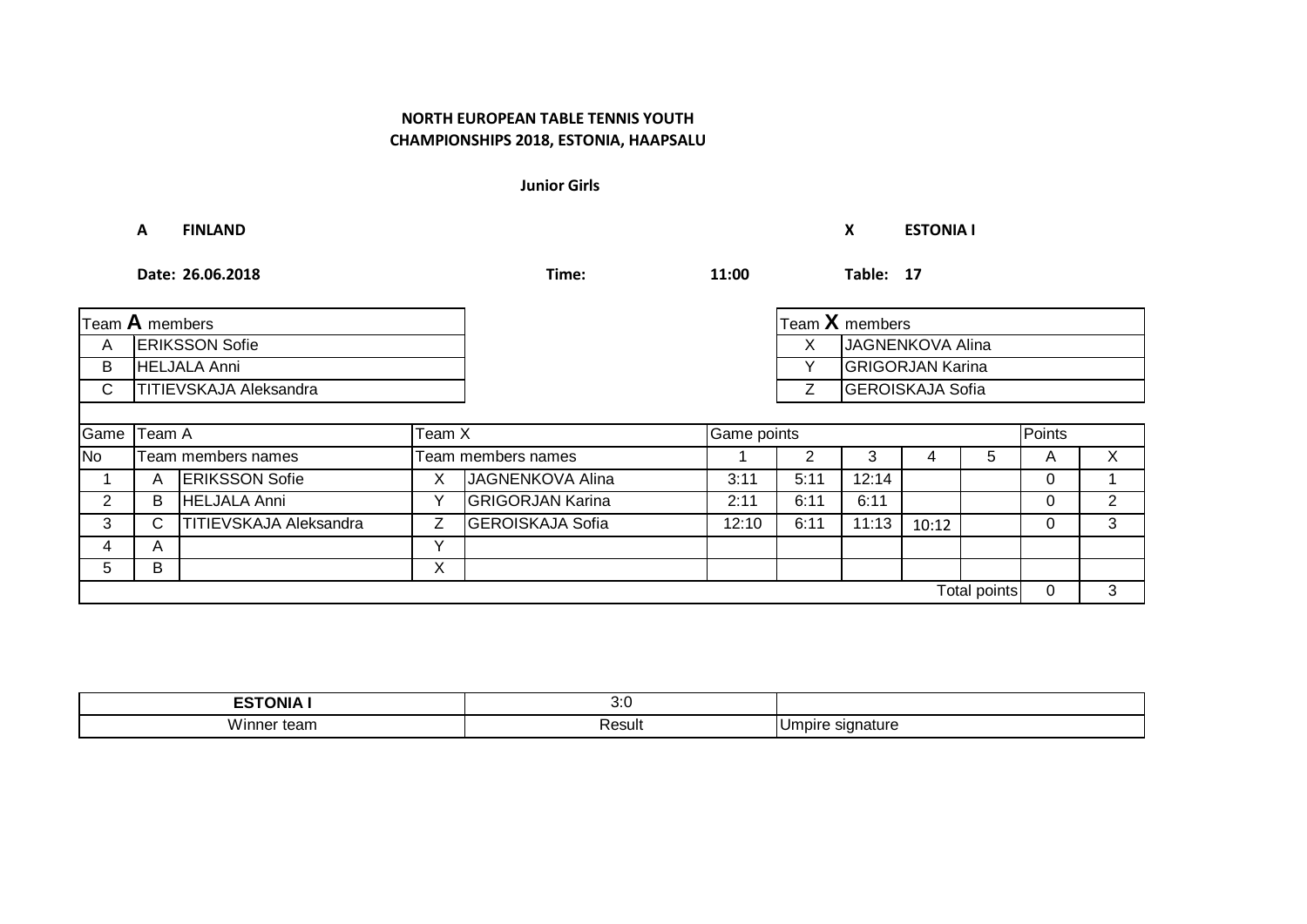**Junior Girls**

### **A NORWAY I X NORWAY II**

**Date: 26.06.2018 Time: 14:15 Table: 15**

| Team A members |                                |                                |              |                            |      |      | Team X members             |       |              |                |          |  |
|----------------|--------------------------------|--------------------------------|--------------|----------------------------|------|------|----------------------------|-------|--------------|----------------|----------|--|
| A              |                                | <b>TOFTAKER Martine</b>        |              |                            |      | X    | <b>KALVATN Anne Sophie</b> |       |              |                |          |  |
| B              | <b>SKATTER Rikke</b>           |                                |              |                            |      |      | <b>LANGE Lisa</b>          |       |              |                |          |  |
| C              | <b>EVENSEN Wetzel Katarina</b> |                                |              |                            |      | Ζ    | <b>SJOHOLT Sunniva</b>     |       |              |                |          |  |
|                |                                |                                |              |                            |      |      |                            |       |              |                |          |  |
| Game           | Team A<br>Team X               |                                |              | Game points                |      |      |                            |       |              | Points         |          |  |
| <b>No</b>      |                                | Team members names             |              | Team members names         |      |      | 3                          | 4     | 5.           | A              | X.       |  |
|                | A                              | <b>TOFTAKER Martine</b>        | X            | <b>KALVATN Anne Sophie</b> | 8:11 | 7:11 | 11:9                       | 13:11 | 11:0         |                |          |  |
| 2              | B                              | <b>EVENSEN Wetzel Katarina</b> | v            | <b>LANGE Lisa</b>          | 9:11 | 11:9 | 11:8                       | 11:7  |              | $\overline{2}$ | $\Omega$ |  |
| 3              | C.                             | <b>EVENSEN Wetzel Katarina</b> | Z.           | <b>SJOHOLT Sunniva</b>     | 11:2 | 5:11 | 16:14                      | 11:7  |              | 3              |          |  |
| 4              | A                              |                                | $\checkmark$ |                            |      |      |                            |       |              |                |          |  |
| 5              | B                              |                                | X            |                            |      |      |                            |       |              |                |          |  |
|                |                                |                                |              |                            |      |      |                            |       | Total points | 3              |          |  |

| <b>NORWAY I</b>                      | ו כ<br>v.v |                   |
|--------------------------------------|------------|-------------------|
| <br>w<br>τeam<br>11 I <del>C</del> I | Result     | . ниге<br>$\cdot$ |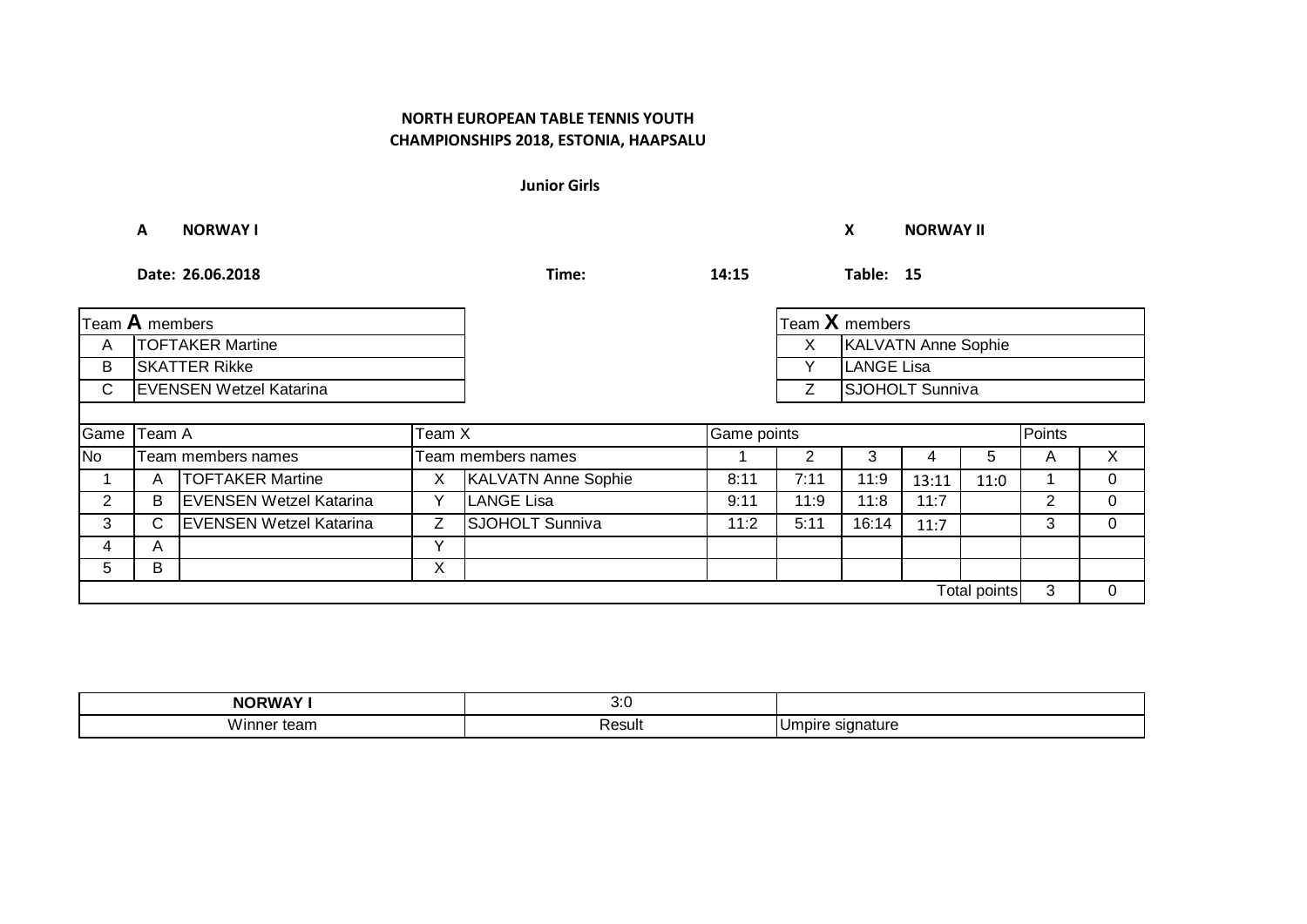**Junior Girls**

### **A ESTONIA I X ESTONIA II**

**Date: 26.06.2018 Time: 14:15 Table: 16**

| Team $A$ members |                         |                         |              |                       |      |        | Team X members         |   |              |   |          |
|------------------|-------------------------|-------------------------|--------------|-----------------------|------|--------|------------------------|---|--------------|---|----------|
| A                |                         | <b>GRIGORJAN Karina</b> |              |                       |      | X      | <b>JAANIMÄGI Sirli</b> |   |              |   |          |
| В                | JAGNENKOVA Alina        |                         |              |                       |      | v      | <b>SALUMAA Ketrin</b>  |   |              |   |          |
| С                | <b>GEROSIKAJA Sofia</b> |                         |              |                       |      | Ζ      | MILLERT Hille          |   |              |   |          |
|                  |                         |                         |              |                       |      |        |                        |   |              |   |          |
|                  | Game Team A<br>Team X   |                         |              | Game points           |      | Points |                        |   |              |   |          |
| <b>No</b>        |                         | Team members names      |              | Team members names    |      |        | 3                      | 4 | 5            | A | X        |
|                  | A                       | <b>GRIGORJAN Karina</b> | Χ            | JAANIMÄGI Sirli       | 11:5 | 11:9   | 11:9                   |   |              |   | 0        |
| 2                | B                       | <b>JAGNENKOVA Alina</b> | v            | <b>SALUMAA Ketrin</b> | 11:4 | 11:3   | 11:3                   |   |              | 2 | 0        |
| 3                | C                       | <b>GEROSIKAJA Sofia</b> | 7            | <b>MILLERT Hille</b>  | 11:9 | 11:4   | 11:8                   |   |              | 3 | $\Omega$ |
| 4                | A                       |                         | $\checkmark$ |                       |      |        |                        |   |              |   |          |
| 5                | B                       |                         | X            |                       |      |        |                        |   |              |   |          |
|                  |                         |                         |              |                       |      |        |                        |   | Total points | 3 | 0        |

| <b>ESTONIA</b>                | $\mathcal{D} \cdot C$<br>v.v |                                  |
|-------------------------------|------------------------------|----------------------------------|
| <br>Winner<br>$+0.2m$<br>lean | Result                       | signature<br>. 1025<br>יוט.<br>. |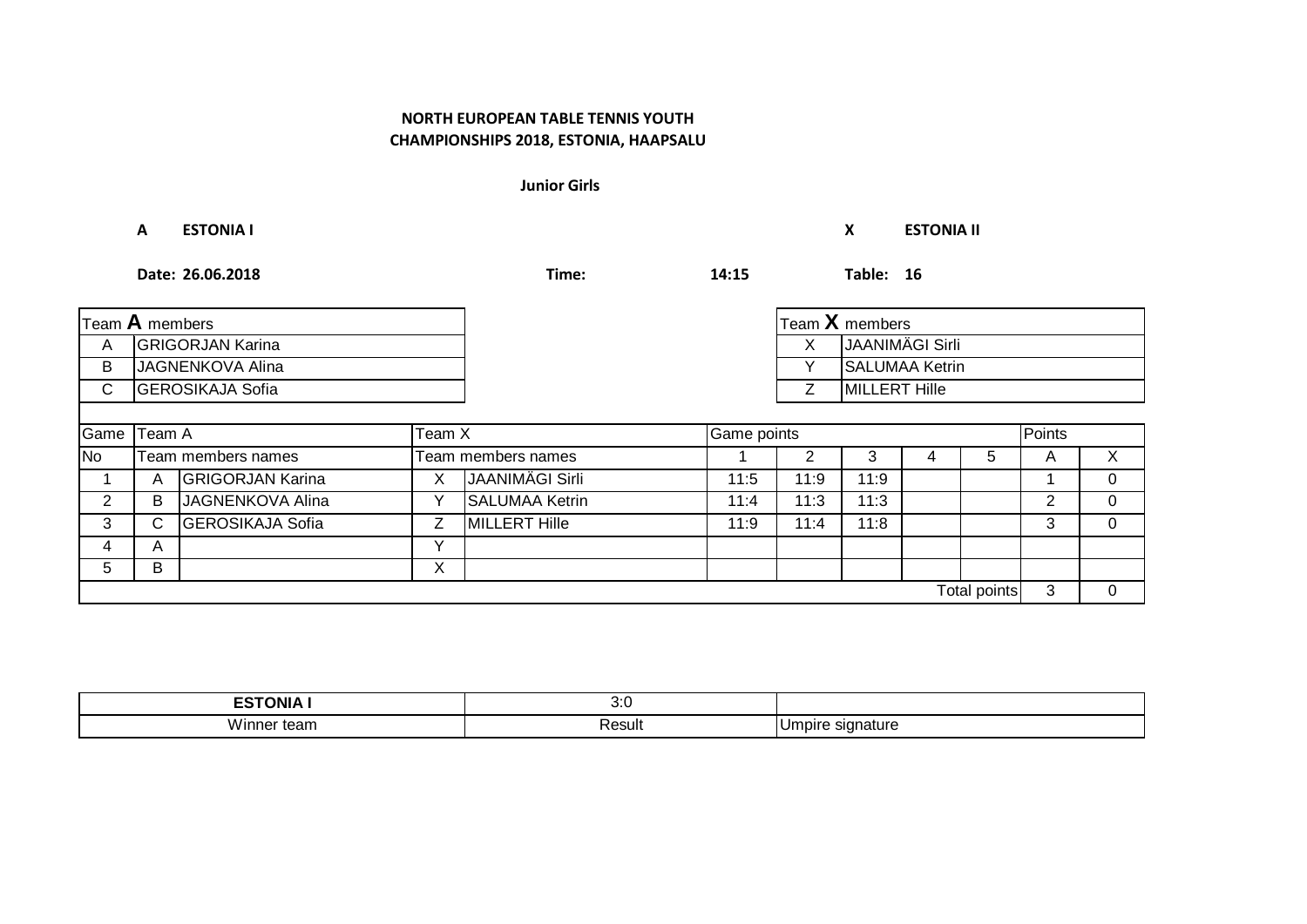**Junior Girls**

**A ICELAND X FINLAND**

**Date: 26.06.2018 Time: 14:15 Table: 17**

| Team $\bf A$ members |                                     |                                     |              |                               |             |                     | Team X members                |  |              |          |                |  |
|----------------------|-------------------------------------|-------------------------------------|--------------|-------------------------------|-------------|---------------------|-------------------------------|--|--------------|----------|----------------|--|
| A                    |                                     | <b>IVARSDOTTIR Lara</b>             |              |                               |             | X.                  | <b>TITIEVSKAJA Aleksandra</b> |  |              |          |                |  |
| B                    | <b>ARNADOTTIR Dorunn Asta</b>       |                                     |              |                               |             | Y                   | <b>ERIKSSON Sofie</b>         |  |              |          |                |  |
| C.                   | <b>KRISTJANSDOTTIR Stella Karen</b> |                                     |              |                               | Ζ           | <b>HELJALA Anni</b> |                               |  |              |          |                |  |
|                      |                                     |                                     |              |                               |             |                     |                               |  |              |          |                |  |
|                      | Game Team A<br>Team X               |                                     |              |                               | Game points |                     |                               |  |              |          | Points         |  |
| <b>No</b>            |                                     | Team members names                  |              | Team members names            |             |                     |                               |  | 5            | A        | X.             |  |
|                      | A                                   | <b>IVARSDOTTIR Lara</b>             | X            | <b>TITIEVSKAJA Aleksandra</b> | 4:11        | 1:11                | 6:11                          |  |              | 0        |                |  |
| $\overline{2}$       | B                                   | <b>ARNADOTTIR Dorunn Asta</b>       | v            | <b>ERIKSSON Sofie</b>         | 4:11        | 3:11                | 9:11                          |  |              | $\Omega$ | $\overline{2}$ |  |
| 3                    | С                                   | <b>KRISTJANSDOTTIR Stella Karer</b> | Ζ            | HELJALA Anni                  | 5:11        | 6:11                | 6:11                          |  |              | $\Omega$ | 3              |  |
| 4                    | A                                   |                                     | $\checkmark$ |                               |             |                     |                               |  |              |          |                |  |
| 5.                   | B                                   |                                     | X            |                               |             |                     |                               |  |              |          |                |  |
|                      |                                     |                                     |              |                               |             |                     |                               |  | Total points | 0        | 3              |  |

| <b>_AND</b><br><b>FINL</b>              | າ.ເ<br>v.v |                                                    |
|-----------------------------------------|------------|----------------------------------------------------|
| <br>Winne<br>team<br>าner<br><b>. .</b> | Result     | . .<br>signature<br>10 <sup>o</sup><br>11 W H<br>◡ |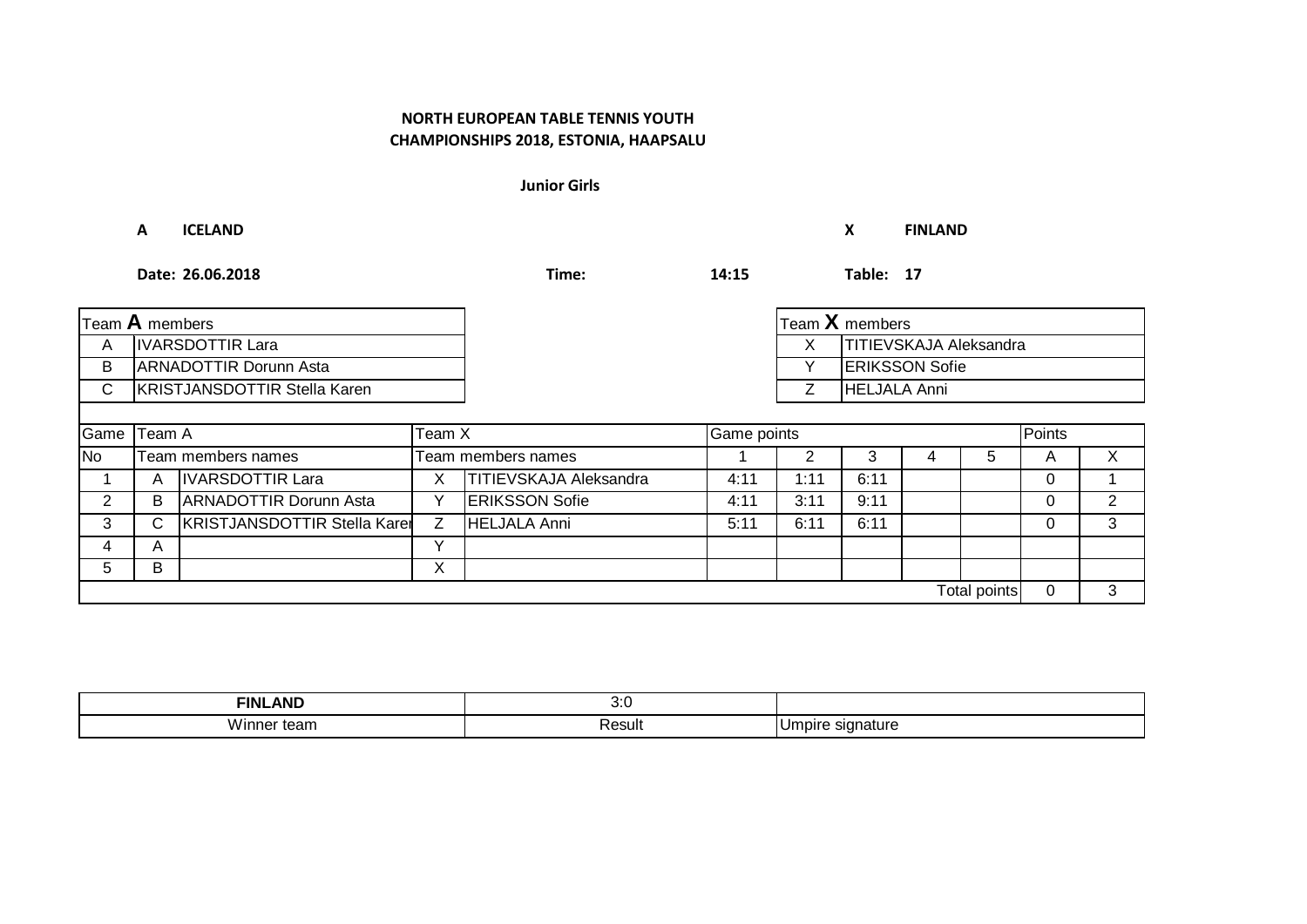**Junior Girls**

**A NORWAY I X ESTONIA I**

**Date: 27.06.2018 Time: 9:00 Table: 15**

| Team A members |                                |                                |   |                         |      |      | Team $X$ members        |      |              |        |    |
|----------------|--------------------------------|--------------------------------|---|-------------------------|------|------|-------------------------|------|--------------|--------|----|
| A              |                                | <b>SKATTET Rikke</b>           |   |                         |      | X    | JAGNENKOVA Alina        |      |              |        |    |
| В              | <b>EVENSEN Wetzel Katarina</b> |                                |   |                         |      |      | <b>GRIGORJAN Karina</b> |      |              |        |    |
| С              | <b>TOFTAKER Martine</b>        |                                |   |                         |      | Ζ    | <b>GEROISKAJA Sofia</b> |      |              |        |    |
|                |                                |                                |   |                         |      |      |                         |      |              |        |    |
| Game           | Team A<br>Team X               |                                |   | Game points             |      |      |                         |      |              | Points |    |
| <b>No</b>      |                                | Team members names             |   | Team members names      |      |      | 3                       | 4    | 5            | A      | X. |
|                | A                              | <b>SKATTET Rikke</b>           | х | JAGNENKOVA Alina        | 11:8 | 11:6 | 12:10                   |      |              |        | 0  |
| 2              | B                              | <b>EVENSEN Wetzel Katarina</b> |   | <b>GRIGORJAN Karina</b> | 11:9 | 11:6 | 11:7                    |      |              | 2      | 0  |
| 3              | С                              | <b>TOFTAKER Martine</b>        | Z | <b>GEROISKAJA Sofia</b> | 11:3 | 11:2 | 10:12                   | 11:7 |              | 3      | 0  |
| 4              | A                              |                                |   |                         |      |      |                         |      |              |        |    |
| 5              | в                              |                                | Χ |                         |      |      |                         |      |              |        |    |
|                |                                |                                |   |                         |      |      |                         |      | Total points | 3      | 0  |

| --------<br><b>NORWA</b> | ,,,<br>$\cup$ . $\cup$ |                                          |
|--------------------------|------------------------|------------------------------------------|
| Wu<br>w<br>ner<br>ucan   | Result                 | eture <sup>.</sup><br>510.<br>,,,,,<br>∼ |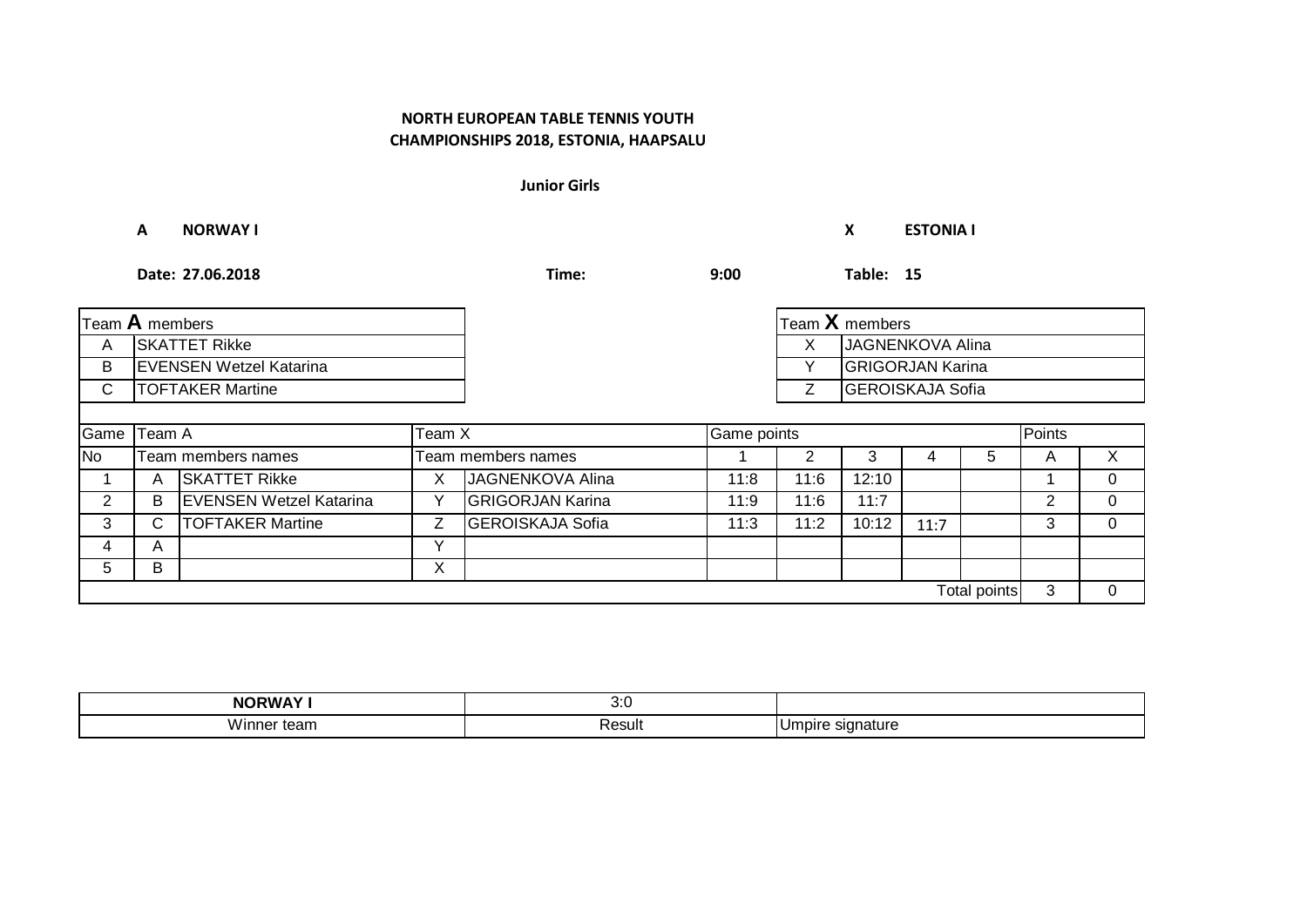**Junior Girls**

|                | A                          | <b>NORWAY II</b>           |        |                        |      |             | X                             | <b>FINLAND</b> |              |                |              |
|----------------|----------------------------|----------------------------|--------|------------------------|------|-------------|-------------------------------|----------------|--------------|----------------|--------------|
|                |                            | Date: 27.06.2018           |        | Time:                  | 9:00 |             | Table: 16                     |                |              |                |              |
| Team A members |                            |                            |        |                        |      |             | Team $X$ members              |                |              |                |              |
| A              | SJOHOLT Sunniva            |                            |        |                        |      | X           | <b>TITIEVSKAJA Aleksandra</b> |                |              |                |              |
| В              | <b>LANGE Lisa</b>          |                            |        |                        |      | Υ           | <b>ERIKSSON Sofie</b>         |                |              |                |              |
| C              | <b>KALVATN Anne Sophie</b> |                            |        |                        |      | Ζ           | <b>HELJALA Anni</b>           |                |              |                |              |
|                |                            |                            |        |                        |      |             |                               |                |              |                |              |
| Game Team A    |                            |                            | Team X |                        |      | Game points |                               |                | Points       |                |              |
| <b>No</b>      |                            | Team members names         |        | Team members names     |      | 2           | 3                             | 4              | 5            | A              | $\times$     |
|                | A                          | <b>SJOHOLT Sunniva</b>     | X      | TITIEVSKAJA Aleksandra | 11:6 | 11:8        | 11:8                          |                |              |                | $\Omega$     |
| $\overline{2}$ | B                          | <b>LANGE Lisa</b>          | Υ      | <b>ERIKSSON Sofie</b>  | 9:11 | 14:12       | 4:11                          |                |              |                |              |
| 3              | C                          | <b>KALVATN Anne Sophie</b> | Ζ      | <b>HELJALA Anni</b>    | w:o  | w:o         | w:o                           |                |              |                | 2            |
| 4              | A                          | <b>SJOHOLT Sunniva</b>     | Υ      | <b>ERIKSSON Sofie</b>  | 11:8 | 11:7        | 12:10                         |                |              | 2              | $\mathbf{2}$ |
| 5              | в                          | <b>LANGE Lisa</b>          | X      | TITIEVSKAJA Aleksandra | 5:11 | 12:10       | 11:3                          | 6:11           | 7:11         | $\overline{2}$ | 3            |
|                |                            |                            |        |                        |      |             |                               |                | Total points | 2              | 3            |

| <b>AND</b><br><b>FINL</b> | ה ה<br>$\mathsf{v}.\mathsf{c}$ |                 |
|---------------------------|--------------------------------|-----------------|
| <br>/inner<br>21 I        | Result                         | Umpire<br>natur |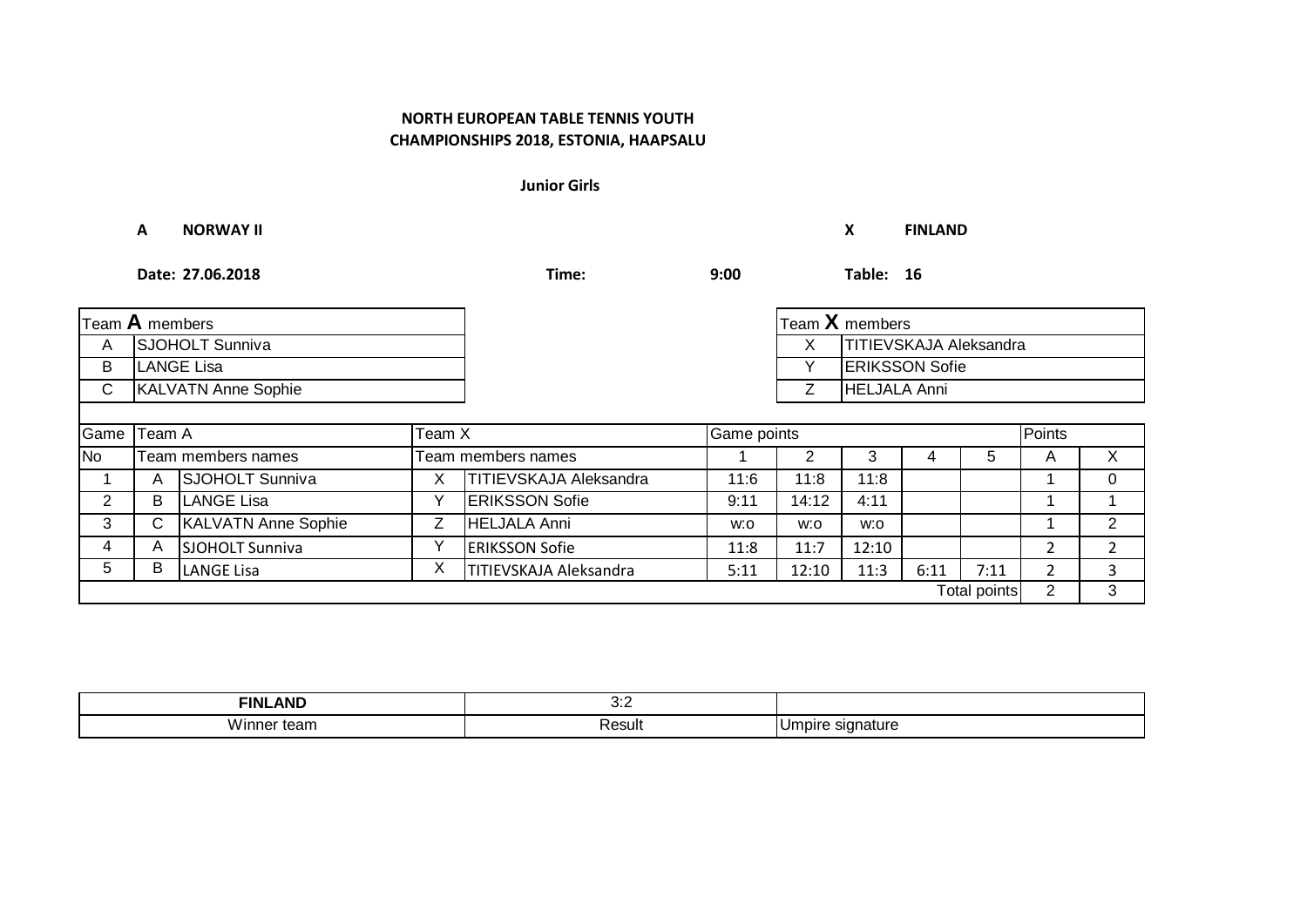**Junior Girls**

#### **A ICELAND X ESTONIA II**

**Date: 27.06.2018 Time: 9:00 Table: 17**

| Team A members |                                     |                                     |    |                           |      |              | Team X members        |      |              |   |                       |
|----------------|-------------------------------------|-------------------------------------|----|---------------------------|------|--------------|-----------------------|------|--------------|---|-----------------------|
| A              |                                     | <b>ARNADOTTIR Arsol</b>             |    |                           |      | X            | JAANIMÄGI Sirli       |      |              |   |                       |
| B              |                                     | <b>IVARSDOTTIR Lara</b>             |    |                           |      | $\checkmark$ | <b>SALUMAA Ketrin</b> |      |              |   |                       |
| $\mathsf{C}$   | <b>KRISTJANSDOTTIR Stella Karen</b> |                                     |    |                           |      | Z            | <b>MILLERT Hille</b>  |      |              |   |                       |
|                |                                     |                                     |    |                           |      |              |                       |      |              |   |                       |
| Game           | Team A<br>Team X                    |                                     |    | Game points               |      |              |                       |      | Points       |   |                       |
| <b>No</b>      |                                     | Team members names                  |    | <b>Team members names</b> |      |              | 3                     |      | 5            | A | X                     |
|                | A                                   | <b>ARNADOTTIR Arsol</b>             | X. | JAANIMÄGI Sirli           | 6:11 | 6:11         | 11:5                  | 2:11 |              | 0 |                       |
| 2              | B                                   | <b>IVARSDOTTIR Lara</b>             |    | <b>SALUMAA Ketrin</b>     | 8:11 | 13:15        | 7:11                  |      |              | 0 | $\mathbf{2}^{\prime}$ |
| 3              | С                                   | <b>KRISTJANSDOTTIR Stella Karer</b> | Z  | <b>MILLERT Hille</b>      | 5:11 | 11:5         | 11:9                  | 9:11 | 5:11         | 0 | 3                     |
| 4              | A                                   |                                     | v  |                           |      |              |                       |      |              |   |                       |
| 5              | B                                   |                                     | X. |                           |      |              |                       |      |              |   |                       |
|                |                                     |                                     |    |                           |      |              |                       |      | Total points | 0 | 3                     |

| <b>FSTONIA</b><br>$ -$ | $\ddot{\phantom{0}}$<br>v.v |                  |
|------------------------|-----------------------------|------------------|
| <br>VVinne,<br>ισαιι   | Resul                       | าature<br>Impire |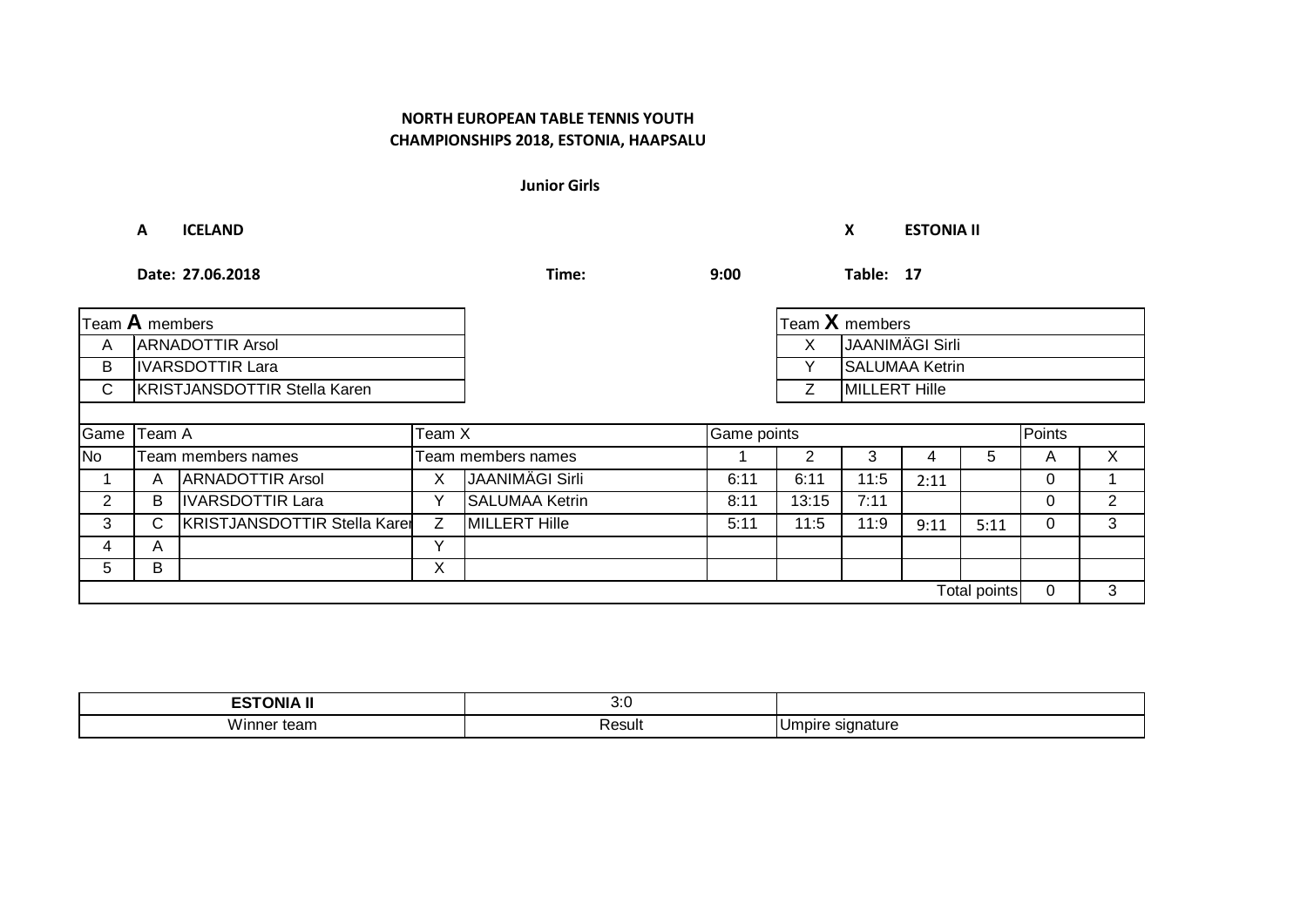**Junior Girls**

### **A FINLAND X NORWAY I**

**Date: 27.06.2018 Time: 11:15 Table: 15**

| Team A members |                              |                               |                    |                                |             |      | Team X members                 |      |              |              |              |
|----------------|------------------------------|-------------------------------|--------------------|--------------------------------|-------------|------|--------------------------------|------|--------------|--------------|--------------|
| A              | <b>ERIKSSON Sofie</b>        |                               |                    |                                |             | X    | <b>TOFTAKER Martine</b>        |      |              |              |              |
| B              | TITIEVSKAJA Aleksandra       |                               |                    |                                |             | Y    | <b>SKATTET Rikke</b>           |      |              |              |              |
| C              | <b>HELJALA Anni</b>          |                               |                    |                                |             |      | <b>EVENSEN Wetzel Katarina</b> |      |              |              |              |
|                |                              |                               |                    |                                |             |      |                                |      |              |              |              |
|                | Game Team A<br><b>Team X</b> |                               |                    |                                | Game points |      |                                |      | Points       |              |              |
| <b>No</b>      |                              | Team members names            | Team members names |                                |             |      |                                |      | b.           | $\mathsf{A}$ | $\mathsf{X}$ |
|                | A                            | <b>ERIKSSON Sofie</b>         |                    | <b>TOFTAKER Martine</b>        | 9:11        | 11:7 | 11:9                           | 7:11 | 7:11         | $\Omega$     |              |
| $\overline{2}$ | B                            | <b>TITIEVSKAJA Aleksandra</b> |                    | <b>SKATTET Rikke</b>           | 9:11        | 5:11 | 2:11                           |      |              | 0            | 2            |
| 3              | С                            | <b>HELJALA Anni</b>           | $\overline{z}$     | <b>EVENSEN Wetzel Katarina</b> | 5:11        | 11:9 | 7:11                           | 5:11 |              | $\Omega$     | 3            |
| 4              | A                            |                               | v                  |                                |             |      |                                |      |              |              |              |
| 5              | в                            |                               | X                  |                                |             |      |                                |      |              |              |              |
|                |                              |                               |                    |                                |             |      |                                |      | Total points | $\mathbf 0$  | 3            |

| <b>NORWAY'</b>         | ,,,<br>$\cup$ . $\cup$ |              |
|------------------------|------------------------|--------------|
| .<br>W.<br>ner<br>ισαπ | ⊀esult                 | ۱ľ<br>™ature |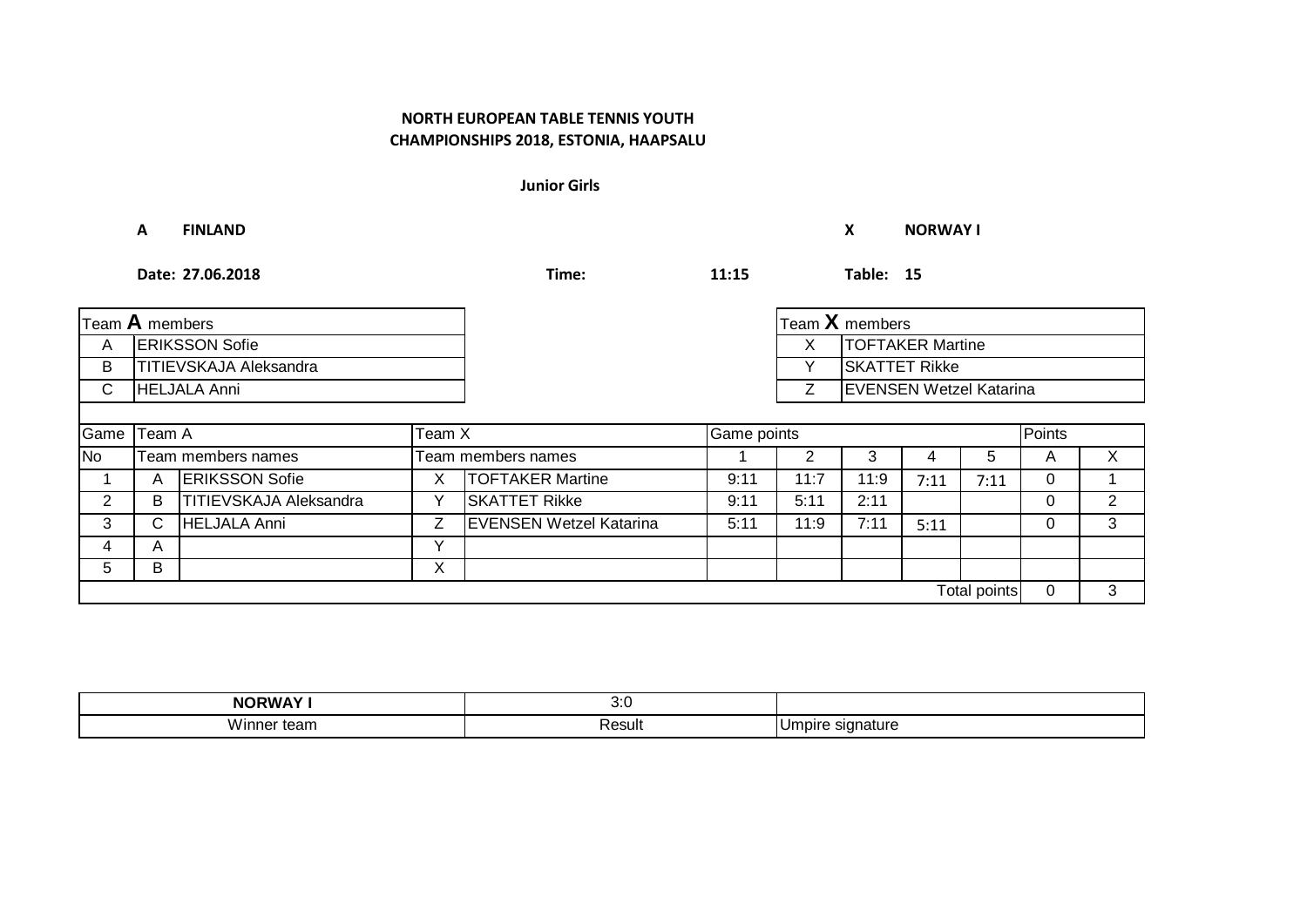**Junior Girls**

**A ESTONIA I X ICELAND**

**Date: 27.06.2018 Time: 11:15 Table: 16**

| Team $\bm{\mathsf{A}}$ members |                         |                         |   |                                     |             |      | Team $X$ members              |   |              |        |          |  |
|--------------------------------|-------------------------|-------------------------|---|-------------------------------------|-------------|------|-------------------------------|---|--------------|--------|----------|--|
| A                              | <b>GRIGORJAN Karina</b> |                         |   |                                     |             | X.   | KRISTJANSDOTTIR Stella Karen  |   |              |        |          |  |
| B                              | JAGNENKOVA Alina        |                         |   |                                     |             | Y    | <b>ARNADOTTIR Arsol</b>       |   |              |        |          |  |
| C                              | <b>GEROISKAJA Sofia</b> |                         |   |                                     |             |      | <b>ARNADOTTIR Borunn Asta</b> |   |              |        |          |  |
|                                |                         |                         |   |                                     |             |      |                               |   |              |        |          |  |
| Game                           | Team A<br>Team X        |                         |   |                                     | Game points |      |                               |   |              | Points |          |  |
| No                             |                         | Team members names      |   | Team members names                  | 3<br>2      |      | 5                             | A | $\mathsf{X}$ |        |          |  |
|                                | A                       | <b>GRIGORJAN Karina</b> | X | <b>KRISTJANSDOTTIR Stella Karen</b> | 11:6        | 11:5 | 11:2                          |   |              |        | $\Omega$ |  |
| $\overline{2}$                 | B                       | JAGNENKOVA Alina        |   | <b>ARNADOTTIR Arsol</b>             | 11:2        | 11:8 | 11:4                          |   |              | 2      | $\Omega$ |  |
| 3                              | C.                      | <b>GEROISKAJA Sofia</b> | Z | <b>ARNADOTTIR Borunn Asta</b>       | 11:2        | 11:1 | 11:3                          |   |              | 3      | $\Omega$ |  |
| 4                              | A                       |                         |   |                                     |             |      |                               |   |              |        |          |  |
| 5                              | B                       |                         | Χ |                                     |             |      |                               |   |              |        |          |  |
|                                |                         |                         |   |                                     |             |      |                               |   | Total points | 3      | $\Omega$ |  |

| <b>ESTONIA</b><br>– ⊃ | า.∩<br>v.v |                                      |
|-----------------------|------------|--------------------------------------|
| Winner team           | Result     | signature<br>$\sim$<br>apire.<br>۰ س |